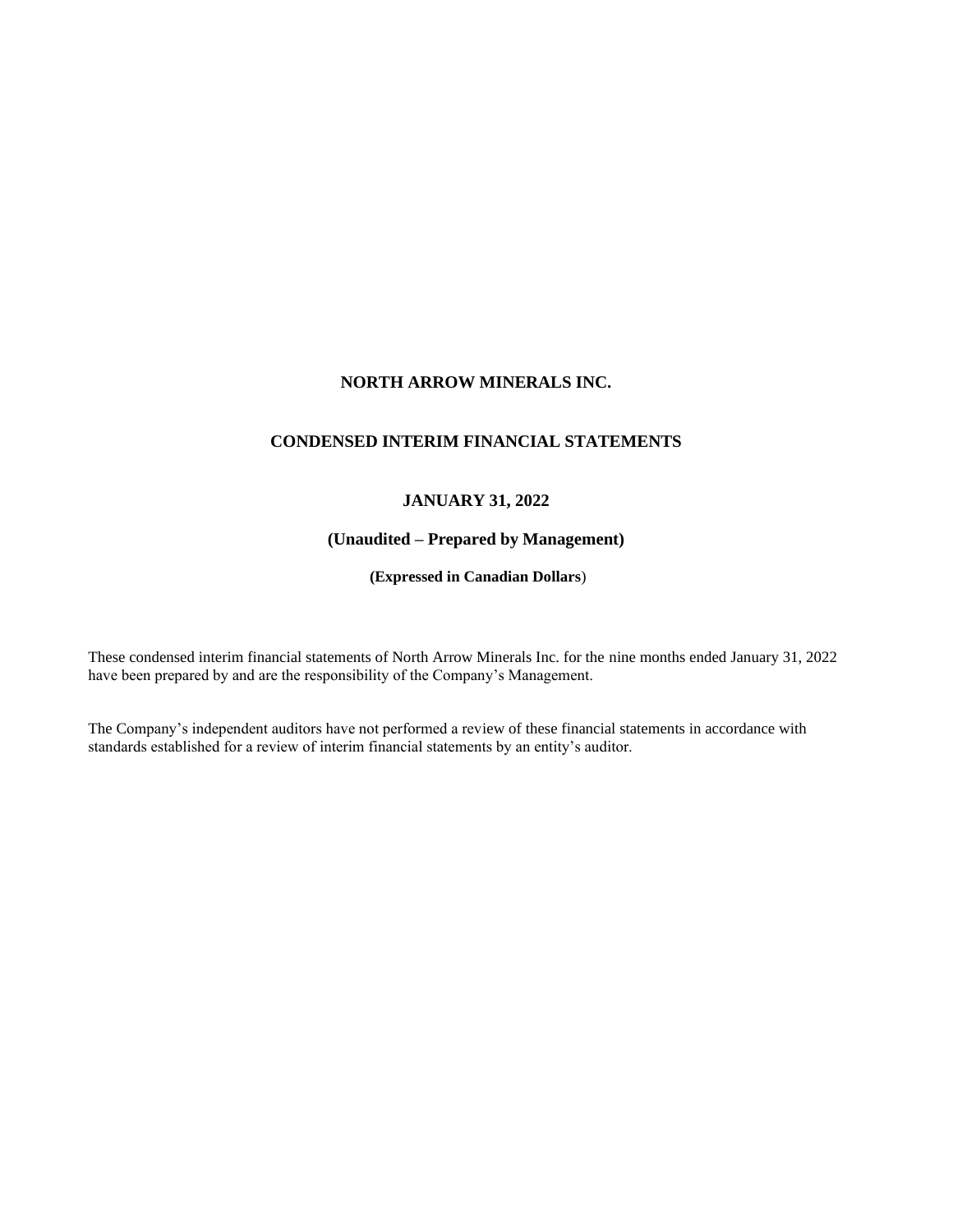|                                                                             | <b>January 31, 2022</b> |                 | April 30, 2021 |                |
|-----------------------------------------------------------------------------|-------------------------|-----------------|----------------|----------------|
| <b>ASSETS</b>                                                               |                         |                 |                |                |
| <b>Current</b>                                                              |                         |                 |                |                |
| Cash                                                                        | \$                      | 2,041,581       | \$             | 1,091,927      |
| Receivables (Note 5)                                                        |                         | 78,574          |                | 17,929         |
| Marketable securities (Note 4)                                              |                         | 11,250          |                | 27,500         |
| Prepaid expenses                                                            |                         | 16,762          |                | 29,880         |
|                                                                             |                         | 2,148,167       |                | 1,167,236      |
| <b>Equipment</b> (Note 6)                                                   |                         | 33,830          |                | 41,513         |
| <b>Right-of-use assets (Note 7)</b>                                         |                         | 1,496           |                | 32,408         |
| <b>Exploration and evaluation assets (Note 8)</b>                           |                         | 19,649,711      |                | 19,356,366     |
|                                                                             | \$                      | 21,833,204      | \$             | 20,597,523     |
| <b>LIABILITIES</b>                                                          |                         |                 |                |                |
| <b>Current</b>                                                              |                         |                 |                |                |
| Accounts payable and accrued liabilities (Note 9 and 13)                    | \$                      | 781,478         | \$             | 434,204        |
| Bank loan (Note 10)                                                         |                         | 40,000          |                | 40,000         |
| Loan payable (Note 11)                                                      |                         | 429,462         |                | 338,461        |
| Advance from Burgundy Diamond Mines Limited (Note 8)                        |                         | 1,218,794       |                | 761,734        |
| Deferred Premium (Note 12)<br>Current portion of lease liabilities (Note 7) |                         | 18,906<br>1,741 |                | 32,390         |
|                                                                             |                         | 2,490,381       |                | 1,606,789      |
| Lease liabilities (Note 7)                                                  |                         |                 |                | 883            |
|                                                                             |                         |                 |                |                |
| <b>SHAREHOLDERS' EQUITY</b>                                                 |                         |                 |                |                |
| Capital stock (Note 12)                                                     |                         | 38,168,252      |                | 37, 232, 321   |
| Share-based payment reserve (Note 12)                                       |                         | 5,419,555       |                | 5,343,896      |
| Deficit                                                                     |                         | (24, 244, 984)  |                | (23, 586, 366) |
|                                                                             |                         | 19,342,823      |                | 18,989,851     |
|                                                                             | \$                      | 21,833,204      | \$             | 20,597,523     |

## **Nature and continuance of operations (Note 1)**

## **Approved and authorized on behalf of the Board on March 24, 2022:**

*"D. Grenville Thomas"* Director *"Blair Murdoch"* Director

The accompanying notes are an integral part of these financial statements.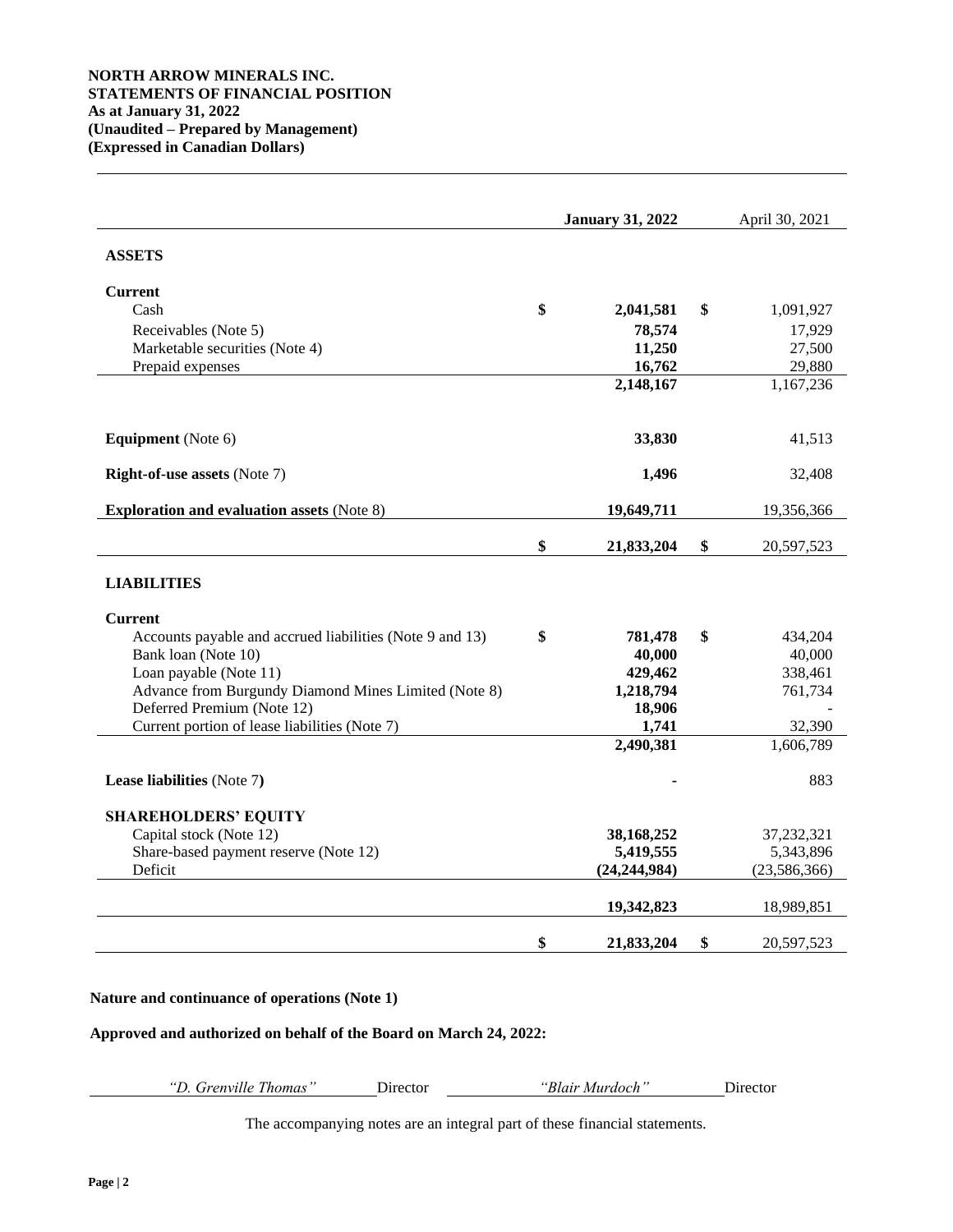# **NORTH ARROW MINERALS INC. STATEMENTS OF LOSS AND COMPREHENSIVE LOSS For the Three and Nine Months Ended January 31, 2022 (Unaudited – Prepared by Management) (Expressed in Canadian Dollars)**

|                                          | <b>Three Months</b><br>January 31,<br>2022 | Three Months<br>January 31,<br>2021 | <b>Nine Months</b><br>January 31,<br>2022 |              | Nine Months<br>January 31,<br>2021 |
|------------------------------------------|--------------------------------------------|-------------------------------------|-------------------------------------------|--------------|------------------------------------|
| Advertising, promotion and travel        | \$<br>68,260                               | \$<br>11,632                        | \$<br>101,980                             | $\mathbb{S}$ | 20,329                             |
| Amortization of bonus shares (Note 11)   | 17,543                                     |                                     | 59,461                                    |              |                                    |
| Consulting (Note 13)                     | 2,250                                      | 2,250                               | 12,055                                    |              | 6,855                              |
| Depreciation                             | 12,865                                     | 22,482                              | 38,595                                    |              | 67,288                             |
| Office, miscellaneous and rent (Note 13) | 41,896                                     | 17,212                              | 102,755                                   |              | 41,418                             |
| Professional fees                        | 6,300                                      | 2,943                               | 15,025                                    |              | 8,643                              |
| Property investigation costs             | 20,070                                     | 22,468                              | 33,889                                    |              | 75,374                             |
| Regulatory and filing fees               | 1,257                                      | 1,055                               | 5,980                                     |              | 4,796                              |
| Salaries and benefits (Note 13)          | 104,346                                    | 96,641                              | 225,313                                   |              | 268,455                            |
| Share-based compensation (Note 12)       | 14,677                                     | 10,873                              | 75,659                                    |              | 35,417                             |
|                                          | (289, 464)                                 | (187, 556)                          | (670, 712)                                |              | (528, 575)                         |
| Interest, foreign exchange and other     |                                            |                                     |                                           |              |                                    |
| income                                   | 838                                        | 97                                  | 1,140                                     |              | 564                                |
| Other income - deferred premium          | 922                                        |                                     | 27,204                                    |              |                                    |
| Gain (loss) on marketable securities     | (3,750)                                    | 4,489                               | (16,250)                                  |              | 85,967                             |
|                                          | (1,990)                                    | 4,586                               | 12,094                                    |              | 86,531                             |
|                                          |                                            |                                     |                                           |              |                                    |
| Net and comprehensive loss               | \$<br>(291, 454)                           | \$(182,970)                         | \$<br>(658, 618)                          | \$           | (442, 044)                         |
| Basic and diluted loss per share         | \$<br>(0.00)                               | \$<br>(0.00)                        | \$<br>(0.01)                              | \$           | (0.00)                             |
| Weighted average number of common        |                                            |                                     |                                           |              |                                    |
| shares                                   | 120,898,744                                | 110,676,744                         | 119,872,940                               |              | 110,676,744                        |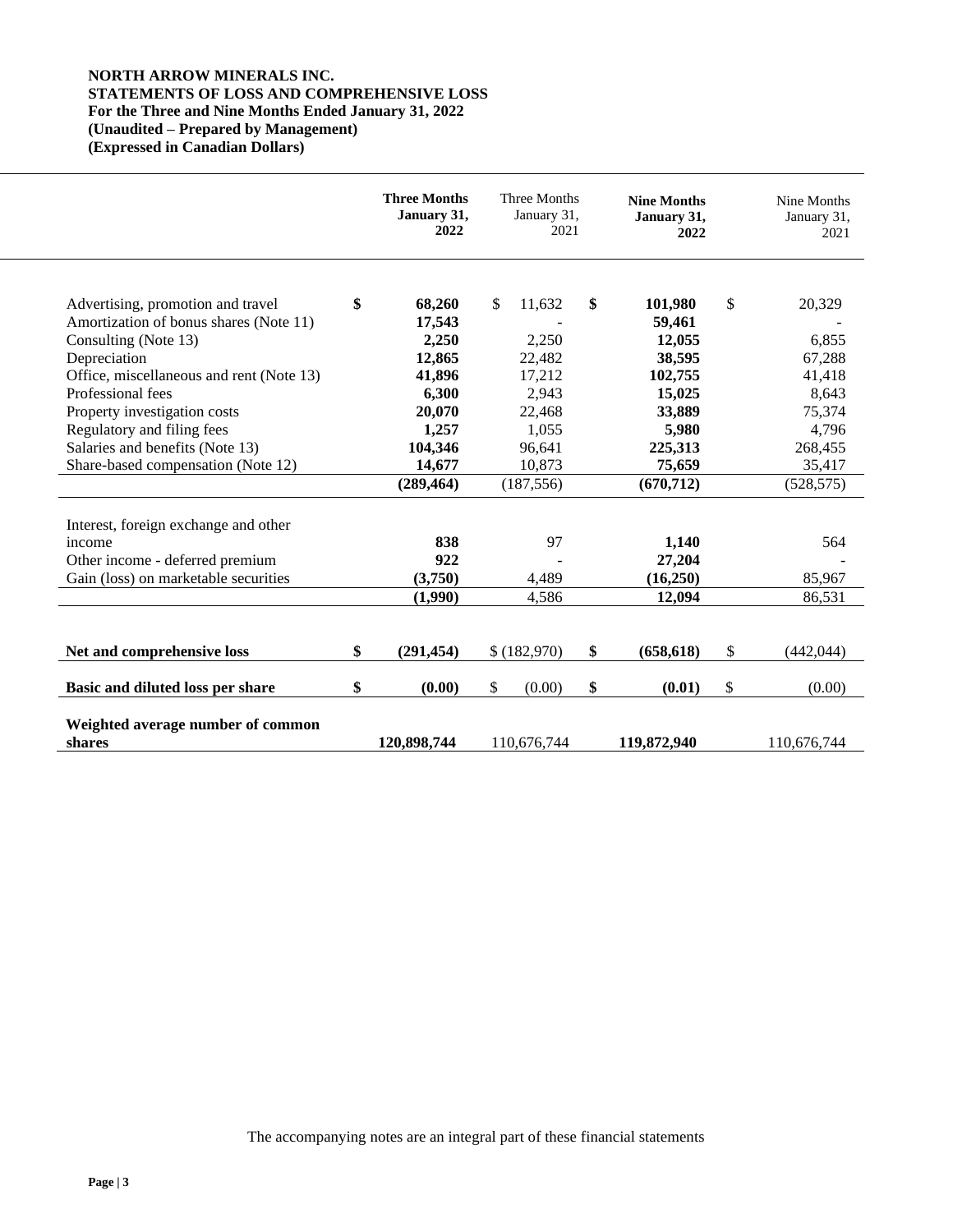# **NORTH ARROW MINERALS INC. STATEMENTS OF CASH FLOWS For the Nine Months Ended January 31, 2022 (Unaudited – Prepared by Management) (Expressed in Canadian Dollars)**

|                                                                                                                   | 2022             | 2021               |
|-------------------------------------------------------------------------------------------------------------------|------------------|--------------------|
| <b>CASH FLOWS FROM OPERATING ACTIVITIES</b>                                                                       |                  |                    |
| Loss for the period                                                                                               | \$<br>(658, 618) | \$<br>(442, 044)   |
| Items not involving cash:                                                                                         |                  |                    |
| Depreciation                                                                                                      | 38,595           | 67,288             |
| Share-based compensation                                                                                          | 75,659           | 35,417             |
| Loss (gain) on marketable securities                                                                              | 16,250           | (85,967)           |
| Finance cost                                                                                                      | 33,320           | 3,909              |
| Amortization of bonus shares                                                                                      | 59,461           |                    |
| Other income - deferred premium                                                                                   | (27, 204)        |                    |
| Changes in non-cash working capital items:                                                                        |                  |                    |
| Receivables                                                                                                       | (60, 645)        | 16,999             |
| Prepaid expenses                                                                                                  | 13,118           |                    |
| Accounts payable and accrued liabilities                                                                          | (26,963)         | 20,627             |
|                                                                                                                   | (537, 027)       | (383,771)          |
| Proceeds on sale of marketable securities<br>Advance from Burgundy Diamond Mines Limited<br>Purchase of equipment | 457,060          | 135,384<br>(2,087) |
|                                                                                                                   | 537,952          | 92,905             |
| <b>CASH FLOWS FROM FINANCING ACTIVITIES</b>                                                                       |                  |                    |
| Proceeds from a private placement                                                                                 | 1,014,420        |                    |
| Share issuance costs                                                                                              | (32, 379)        |                    |
| Repayment of lease liabilities                                                                                    | (33,312)         | (53, 691)          |
|                                                                                                                   | 948,729          | (53, 691)          |
| Change in cash during the period                                                                                  | 949,654          | (344, 557)         |
| Cash, beginning of the year                                                                                       | 1,091,927        | 579,550            |
| Cash, end of the period                                                                                           | \$<br>2,041,581  | \$<br>234,993      |

# **Supplemental disclosure with respect to cash flows (Note 14)**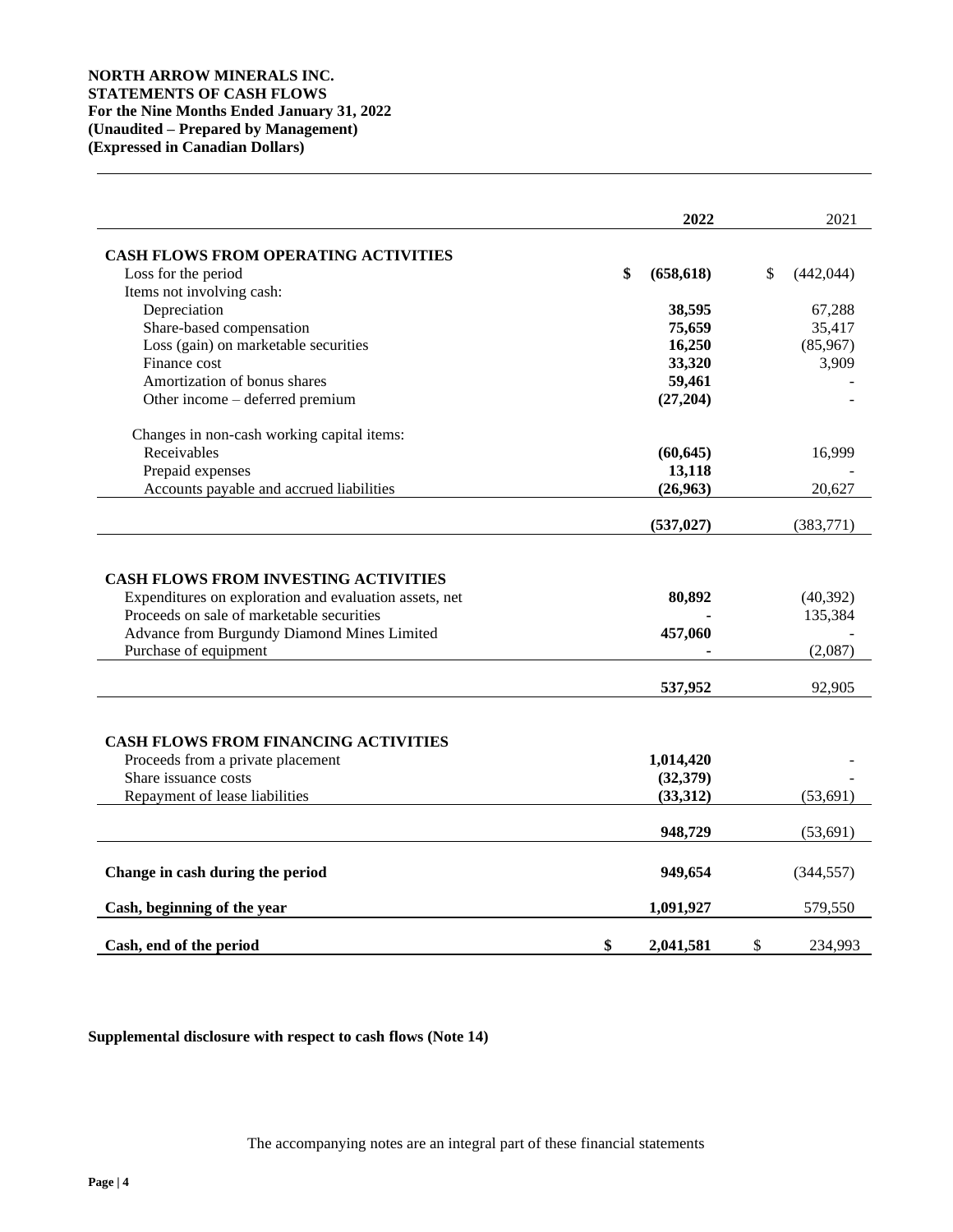# **NORTH ARROW MINERALS INC. STATEMENTS OF CHANGES IN EQUITY (Unaudited – Prepared by Management) (Expressed in Canadian Dollars)**

|                                                                               | Number of<br><b>Shares</b> | <b>Capital Stock</b> | <b>Share-based</b><br>payment<br>reserve | <b>Deficit</b>    | <b>Total</b>                    |
|-------------------------------------------------------------------------------|----------------------------|----------------------|------------------------------------------|-------------------|---------------------------------|
| Balance, April 30, 2020                                                       | 110,676,744                | \$37,147,321         | \$5,300,452                              | \$ (22,958,175)   | \$19,489,598                    |
| <b>Share-based compensation</b><br><b>Net loss</b>                            |                            | ٠<br>٠               | 35,417                                   | (442, 044)        | 35,417<br>(442, 044)            |
| Balance, January 31, 2021                                                     | 110,676,744                | \$37,147,321         | \$5,335,869                              | \$(23,400,219)    | \$19,082,971                    |
| Balance, April 30, 2021                                                       | 111,676,744                | \$37,232,321         | \$5,343,896                              | \$(23,586,366)    | \$18,989,851                    |
| <b>Share-based compensation</b><br><b>Net loss</b><br>Private placement – net | 9,222,000                  | 935,931              | 75,659                                   | (658, 618)        | 75,659<br>(658, 618)<br>935,931 |
| Balance, January 31, 2022                                                     | 120,898,744                | \$38,168,252         | \$5,419,555                              | \$ (24, 244, 984) | \$19,342,823                    |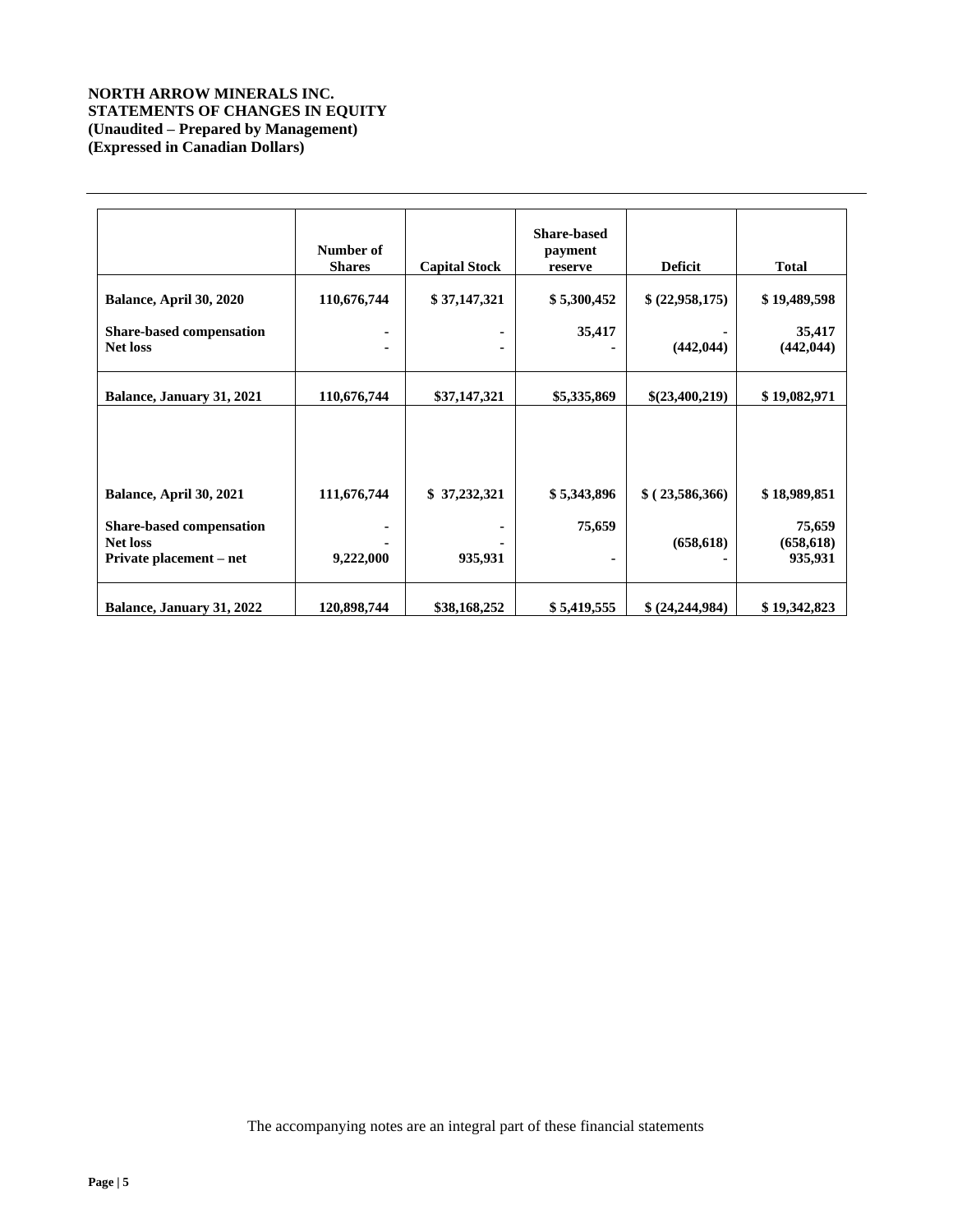## **1. NATURE AND CONTINUANCE OF OPERATIONS**

North Arrow Minerals Inc. (the "Company or North Arrow") is incorporated federally under the laws of the Canada Business Corporations Act.

The financial statements of the Company are presented in Canadian dollars, which is the functional currency of the Company. The Company trades on the TSX Venture Exchange (TSXV – NAR) and its registered office address is Ste. #960-789 West Pender Street, Vancouver, BC, Canada, V6C 1H2.

The Company's principal business activity is the acquisition and exploration of exploration and evaluation assets. To date, the Company has not generated significant revenues from operations and is considered to be in the exploration stage.

These financial statements have been prepared on a going concern basis which assumes the Company will be able to realize its assets and discharge its liabilities in the normal course of business for the foreseeable future. At January 31, 2022, the Company had an accumulated deficit of \$24,244,984 (April 30, 2021 - \$23,586,366), incurred ongoing losses and has no source of recurring revenue. These material uncertainties may cast significant doubt upon the Company's ability to continue as a going concern. These financial statements do not reflect the adjustments to the carrying values of assets and liabilities, the reported amounts of expenses and the classification of statement of financial position items if the going concern assumption was inappropriate. These adjustments could be material.

The Company's continuation as a going concern is dependent on the successful results from its mineral property exploration activities, its ability to reduce or defer discretionary expenditures and its continued ability to raise equity capital or borrowings sufficient to meet current and future obligations.

In March 2020, the World Health Organization declared coronavirus COVID-19 a global pandemic. This pandemic has adversely affected workforces, economies, and financial markets globally. While increasing vaccination rates throughout Canada have allowed field exploration activities to resume in the jurisdictions in which the Company operates, it is not possible for the Company to predict the duration or magnitude of the adverse effects the pandemic may have on the Company's business or results of operations at this time.

#### **2. BASIS OF PRESENTATION**

#### **a) Statement of compliance**

These financial statements have been prepared in accordance with International Financial Reporting Standards ("IFRS") as issued by the International Accounting Standards Board ("IASB") and interpretations of the International Financial Reporting Interpretations Committee ("IFRIC") and specifically with IAS 34, Interim Financial Reporting. The accounting policies applied in preparation of these financial statements are consistent with those applied and disclosed in the Company's financial statements for the year ended April 30, 2021. These financial statements are presented in Canadian dollars unless otherwise noted.

#### **b) Historical cost**

These financial statements have been prepared on a historical cost basis except for certain financial instruments measured at fair value.

#### **c) Significant accounting judgments, estimates and assumptions**

The preparation of financial statements in conformity with IFRS requires management to make certain estimates, judgments and assumptions that affect the reported amounts of assets and liabilities at the date of the financial statements and the reported revenues and expenses during this period. Although management uses historical experiences and its best knowledge of the amount, events or actions to form the basis for judgments and estimates, actual results may differ from these estimates.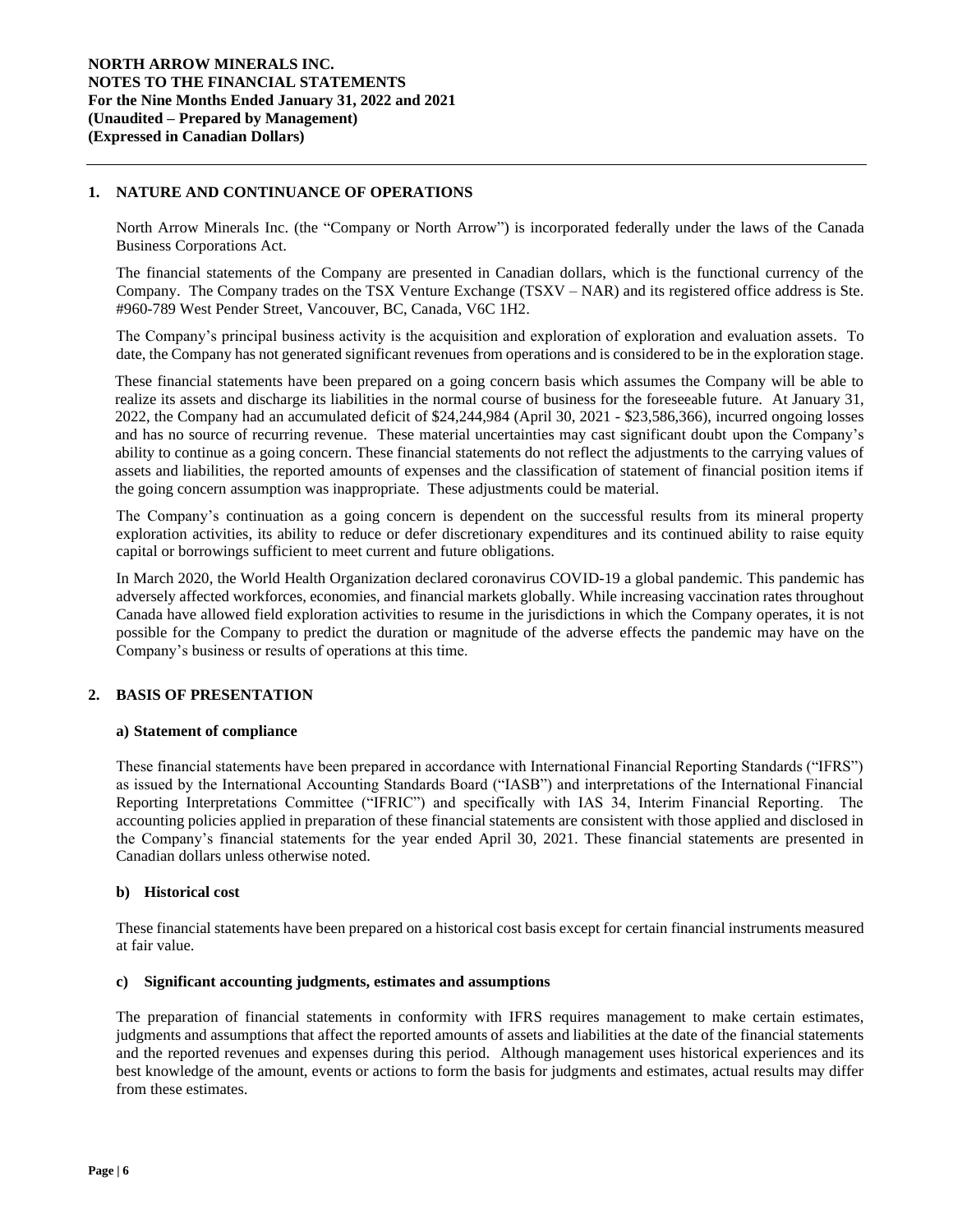#### **2. BASIS OF PRESENTATION –** *continued*

#### **c) Significant accounting judgments, estimates and assumptions** *- continued*

The most significant accounts that require estimates as the basis for determining the stated amounts include the recoverability of exploration and evaluation assets and the valuations for share-based payments, marketable securities, deferred premiums, deferred tax amounts, loan payable, right-of-use assets and lease liabilities.

Critical judgments exercised in applying accounting policies that have the most significant effect on the amounts recognized in the financial statements are as follows:

(i) Economic recoverability and probability of future benefits of exploration and evaluation costs*.* 

Management has determined that exploration, evaluation and related costs incurred which were capitalized may have future economic benefits and may be economically recoverable. Management uses several criteria in its assessments of economic recoverability and probability of future economic benefits including geologic and other technical information, history of conversion of mineral deposits with similar characteristics to its own properties to proven and probable mineral reserves, the quality and capacity of existing infrastructure facilities, evaluation of permitting and environmental issues and local support for the project.

(ii) Valuation of share-based payments and warrants recorded as marketable securities

The Company uses the Black-Scholes Option Pricing Model for valuation of share-based payments and warrants recorded as marketable securities. Option pricing models require the input of subjective assumptions including expected price volatility, interest rates and forfeiture rate. Changes in the input assumptions can materially affect the fair value estimate and Company's earnings and equity reserves.

(iii) Income taxes

In assessing the probability of realizing income tax assets, management makes estimates related to expectations of future taxable income, applicable tax opportunities, expected timing of reversals of existing temporary differences and the likelihood that tax positions taken will be sustained upon examination by applicable tax authorities. In making its assessments, management gives additional weight to positive and negative evidence that can be objectively verified.

(iv) Valuation of deferred premiums and flow-through shares On issuance the Company bifurcates the flow-through share into a flow-through share premium liability based on the estimated premium the investor pays for the flow through share and share capital. When qualifying expenses are incurred the Company derecognizes the liability and the premium is recognized as other income.

- (v) Valuation of marketable securities Marketable securities are valued at fair market value based on quoted prices in active markets. Changes in market prices can materially affect the fair value estimate and the Company's earnings.
- (vi) Valuation of right-of-use assets and related lease liabilities

Lease liabilities are initially measured at the present value of the lease payments discounted using the Company's estimated incremental borrowing rate or the interest rate implicit in the lease. Lease payments are allocated between the lease liability and the finance cost. The finance cost is charged to profit or loss using the effective interest method.

The right-of-use assets are initially measured at the cost or corresponding lease liability plus direct costs. They are subsequently measured at cost less depreciation and any impairment losses. Right-of-use assets are depreciated over the shorter of the asset's useful life and the lease term on a straight-line basis.

(vii) Valuation of loan payable

The loan payable is measured at cost plus any unpaid interest. Bonus shares issued as consideration for making the loan are initially recorded as a reduction in the loan and amortized to operations over the term of the loan.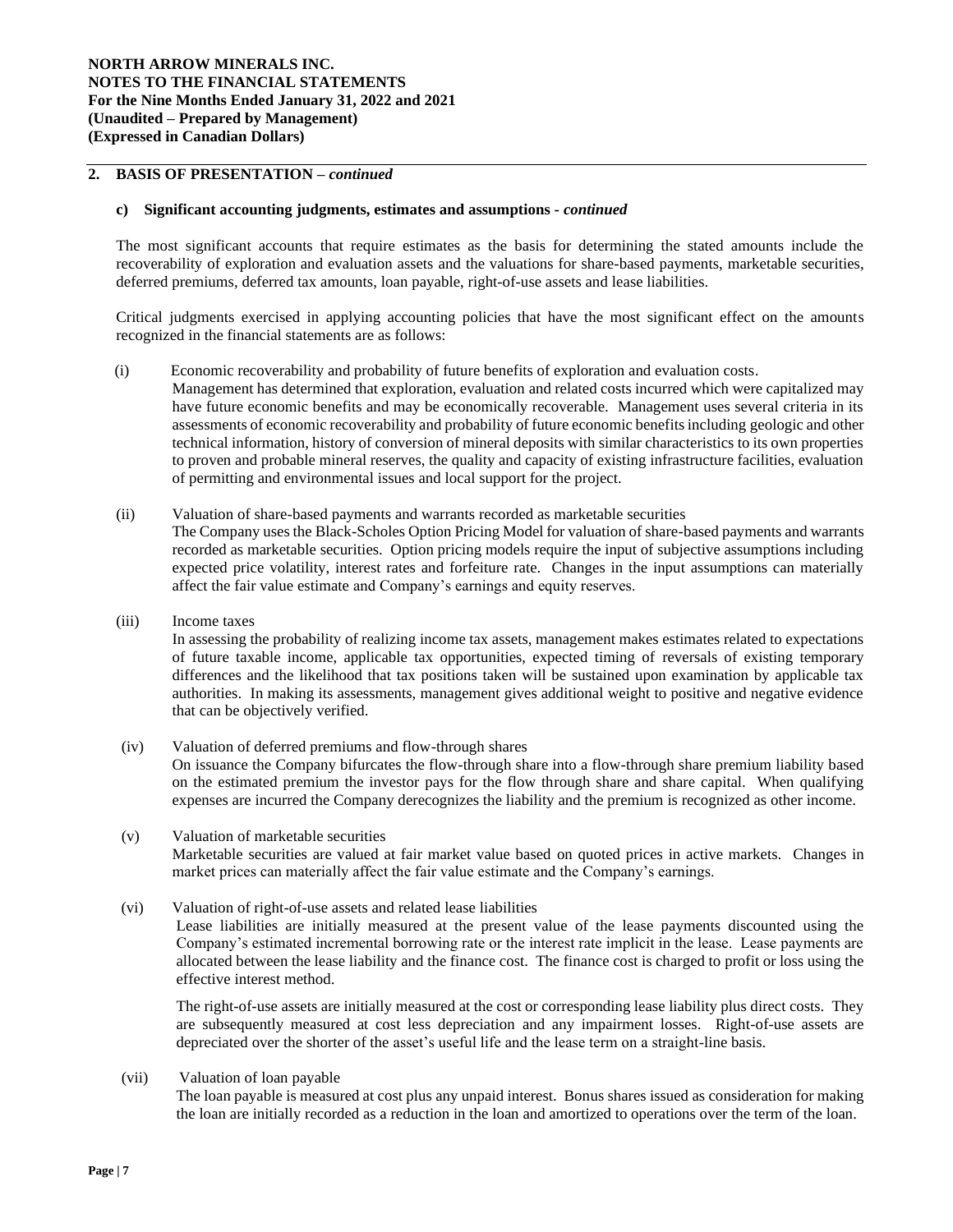## **3. FINANCIAL INSTRUMENTS AND RISK MANAGEMENT**

Financial instruments measured at fair value are classified into one of three levels in the fair value hierarchy according to the relative reliability of the inputs used to estimate the fair values. The three levels of the fair value hierarchy are:

- Level 1 Unadjusted quoted prices in active markets for identical assets or liabilities;
- Level 2 Inputs other than quoted prices that are observable for the asset or liability either directly or indirectly; and
- Level 3 Inputs that are not based on observable market data.

The Company's financial instruments consist of cash, marketable securities, receivables, accounts payable and accrued liabilities, bank line of credit, loan payable, advance from Burgundy Diamond Mines Limited and lease liabilities. Cash is carried at fair value using a Level 1 fair value measurement. The carrying value of receivables, accounts payable and accrued liabilities, advance from Burgundy Diamond Mines Limited and bank line of credit approximate their fair values due to their immediate or short-term maturity. Marketable securities consisting of common shares are recorded at fair value based on the quoted market prices in active markets at the reporting date, which is consistent with Level 1 of the fair value hierarchy**.** Marketable securities consisting of warrants are recorded at fair value based on a Black Scholes pricing model consistent with Level 3 of the fair value hierarchy.

The Company is exposed to a variety of financial risks by virtue of its activities, including credit risk, interest rate risk, liquidity risks, foreign currency risk, and equity market risk. The Company's objective with respect to risk management is to minimize potential adverse effects on the Company's financial performance. The Board of Directors provides direction and guidance to management with respect to risk management. Management is responsible for establishing controls and procedures to ensure that financial risks are mitigated to acceptable levels.

## Credit risk

Credit risk is the risk of financial loss to the Company if a counter-party to a financial instrument fails to meet its contractual obligations. The Company manages credit risk by investing its excess cash in short-term investments with investment grade ratings, issued by a Canadian chartered bank. The Company's receivables consist primarily of sales tax receivables due from the federal government and receivables from companies with which the Company has exploration agreements or options. The maximum exposure to credit risk at the reporting date is the carrying value of the Company's receivables and cash.

#### Interest rate risk

Interest rate risk is the risk that the fair value or future cash flows of a financial instrument will fluctuate because of changes in market interest rates. Financial assets and liabilities with variable interest rates expose the Company to interest rate risk with respect to its cash flow. It is management's opinion that the Company is not exposed to significant interest rate risk.

#### Liquidity risk

Liquidity risk is the risk that the Company will not be able to meet its obligations as they become due. The Company's ability to continue as a going concern is dependent on management's ability to raise the funds required through future equity financings, asset sales or exploration option agreements, or a combination thereof. The Company has no regular cash flow from its operating activities. The Company manages its liquidity risk by forecasting cash flow requirements for its planned exploration and corporate activities and anticipating investing and financing activities. Management and the Board of Directors are actively involved in the review, planning and approval of annual budgets and significant expenditures and commitments. Failure to realize additional funding could cast significant doubt on the Company's ability to continue as a going concern. As at January 31, 2022, the Company had cash of \$2,041,581 (April 30, 2021 - \$1,091,927) available to settle current liabilities of \$2,490,381 (April 30, 2021 - \$1,606,789).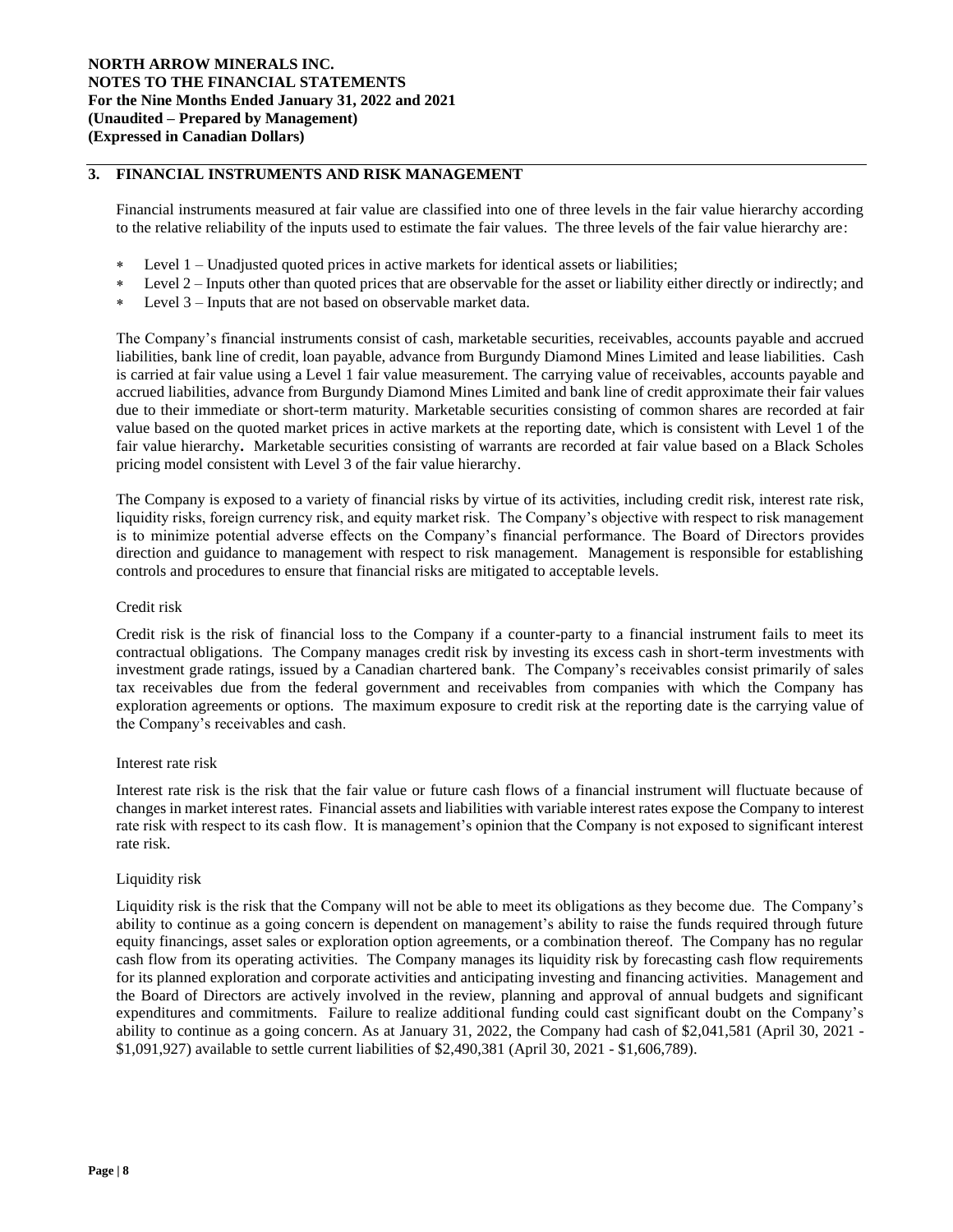# **3. FINANCIAL INSTRUMENTS AND RISK MANAGEMENT –** *continued*

#### Foreign currency risk

The Company's activities are within Canada and accordingly the Company is not subject to significant foreign currency risk.

#### Equity market risk

The Company is exposed to equity price risk arising from its marketable securities, which are classified as fair value through profit (loss). The Company plans to sell its marketable securities as market conditions permit, or as is required to finance the Company's operations from time-to-time.

# **4. MARKETABLE SECURITIES**

|                                                      | Cost      | <b>Unrealized</b><br>Gain (Loss)<br>on AFS<br><b>Securities</b> | Cost of<br><b>FVTPL</b><br><b>Securities</b><br><b>Sold</b> | Gain (Loss)<br>on FVTPL<br><b>Securities</b><br><b>Fair Valued</b> | <b>Fair Value</b> |
|------------------------------------------------------|-----------|-----------------------------------------------------------------|-------------------------------------------------------------|--------------------------------------------------------------------|-------------------|
| April 30, 2020                                       | \$379,012 | \$ (50,000)                                                     | \$(234,042)                                                 | \$ (23,053)                                                        | \$71,917          |
| Benchmark Metals Inc. – nil                          |           |                                                                 |                                                             |                                                                    |                   |
| shares                                               |           |                                                                 | (58, 150)                                                   | 37,733                                                             | (20, 417)         |
| Dixie Gold Inc. $-$ nil shares                       |           |                                                                 | (44, 495)                                                   | 10,495                                                             | (34,000)          |
| Metals<br>Corp.<br>Rover<br>$\overline{\phantom{0}}$ |           |                                                                 |                                                             |                                                                    |                   |
| 250,000 shares                                       |           |                                                                 | (18,750)                                                    | 28,750                                                             | 10,000            |
| April 30, 2021                                       | 379,012   | (50,000)                                                        | (355, 437)                                                  | 53,925                                                             | 27,500            |
| Rover Metals Corp. $-250,000$<br>shares              | ۰         |                                                                 |                                                             | (16,250)                                                           | (16,250)          |
| <b>January 31, 2022</b>                              | \$379,012 | \$ (50,000)                                                     | \$ (355, 437)                                               | \$37,675                                                           | \$11,250          |

# **5. RECEIVABLES**

|                                          | <b>January 31, 2022</b> | April 30, 2021  |
|------------------------------------------|-------------------------|-----------------|
| HST/GST receivables<br>Other receivables | 29,411<br>\$<br>49,163  | 11,121<br>6,808 |
|                                          | 78,574<br>æ             | 17,929          |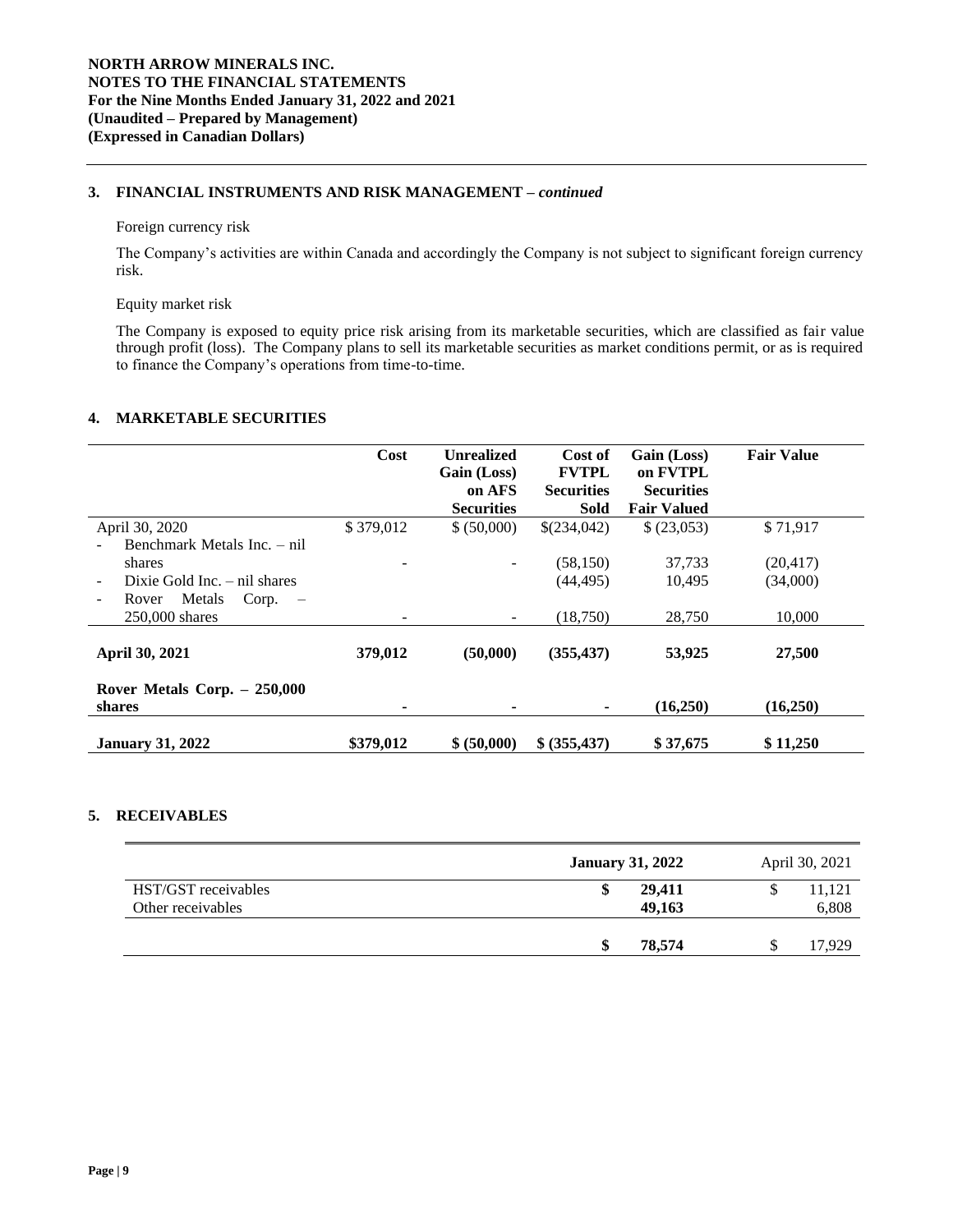# **NORTH ARROW MINERALS INC. NOTES TO THE FINANCIAL STATEMENTS For the Nine Months Ended January 31, 2022 and 2021 (Unaudited – Prepared by Management) (Expressed in Canadian Dollars)**

# **6. EQUIPMENT**

|                                 | <b>Office and computer</b> | Field     |              |
|---------------------------------|----------------------------|-----------|--------------|
| Cost                            | equipment                  | equipment | <b>Total</b> |
| Balance, April 30, 2020         | \$69,614                   | \$93,775  | \$163,389    |
| <b>Additions</b>                | 2,087                      |           | 2,087        |
| Balance April 30, 2021          | 71,701                     | 93,775    | 165,476      |
| <b>Additions</b>                |                            |           |              |
| Balance, January 31, 2022       | \$71,701                   | \$93,775  | \$165,476    |
|                                 |                            |           |              |
| <b>Accumulated Depreciation</b> |                            |           |              |
| Balance, April 30, 2020         | \$44,456                   | \$66,118  | \$110,574    |
| Additions                       | 7,858                      | 5,531     | 13,389       |
| <b>Balance April 30, 2021</b>   | 52,314                     | 71,649    | 123,963      |
| <b>Additions</b>                | 4,364                      | 3,319     | 7,683        |
| Balance, January 31, 2022       | \$56,678                   | \$74,968  | \$131,646    |
|                                 |                            |           |              |
| April 30, 2021                  | \$19,387                   | \$22,126  | \$41,513     |
| <b>January 31, 2022</b>         | \$15,023                   | \$18,807  | \$33,830     |

# **7. RIGHT OF USE ASSETS AND LEASE LIABILITIES**

| <b>Right of use assets</b> | <b>Nine Months</b> |                   |  | Year ended April |
|----------------------------|--------------------|-------------------|--|------------------|
|                            |                    | ended January 31, |  | 30, 2021         |
|                            |                    | 2022              |  |                  |
| <b>Opening balance</b>     |                    | 32,408            |  | 58,171           |
| <b>Additions</b>           |                    | $\blacksquare$    |  | 38,248           |
| <b>Depreciation</b>        |                    | (30, 912)         |  | (64, 011)        |
|                            |                    |                   |  |                  |
| <b>Ending Balance</b>      |                    | 1,496             |  | 32,408           |

| <b>Lease Liabilities</b> | <b>Nine Months</b> | Year ended April |
|--------------------------|--------------------|------------------|
|                          | ended January 31,  | 30, 2021         |
|                          | 2022               |                  |
| <b>Opening balance</b>   | \$<br>33,273       | \$<br>54,708     |
| <b>Additions</b>         |                    | 38,248           |
| <b>Lease payments</b>    | (33,312)           | (64, 795)        |
| <b>Finance cost</b>      | 1,780              | 5,112            |
| <b>Ending Balance</b>    | 1,741              | 33,273           |
|                          |                    |                  |
| <b>Current</b>           | \$<br>1,741        | \$<br>32,390     |
| Long-term                | $\blacksquare$     | 883              |
|                          | 1,741              | 33,273           |

Effective February 1, 2022, the Company extended its office lease for a period of three years.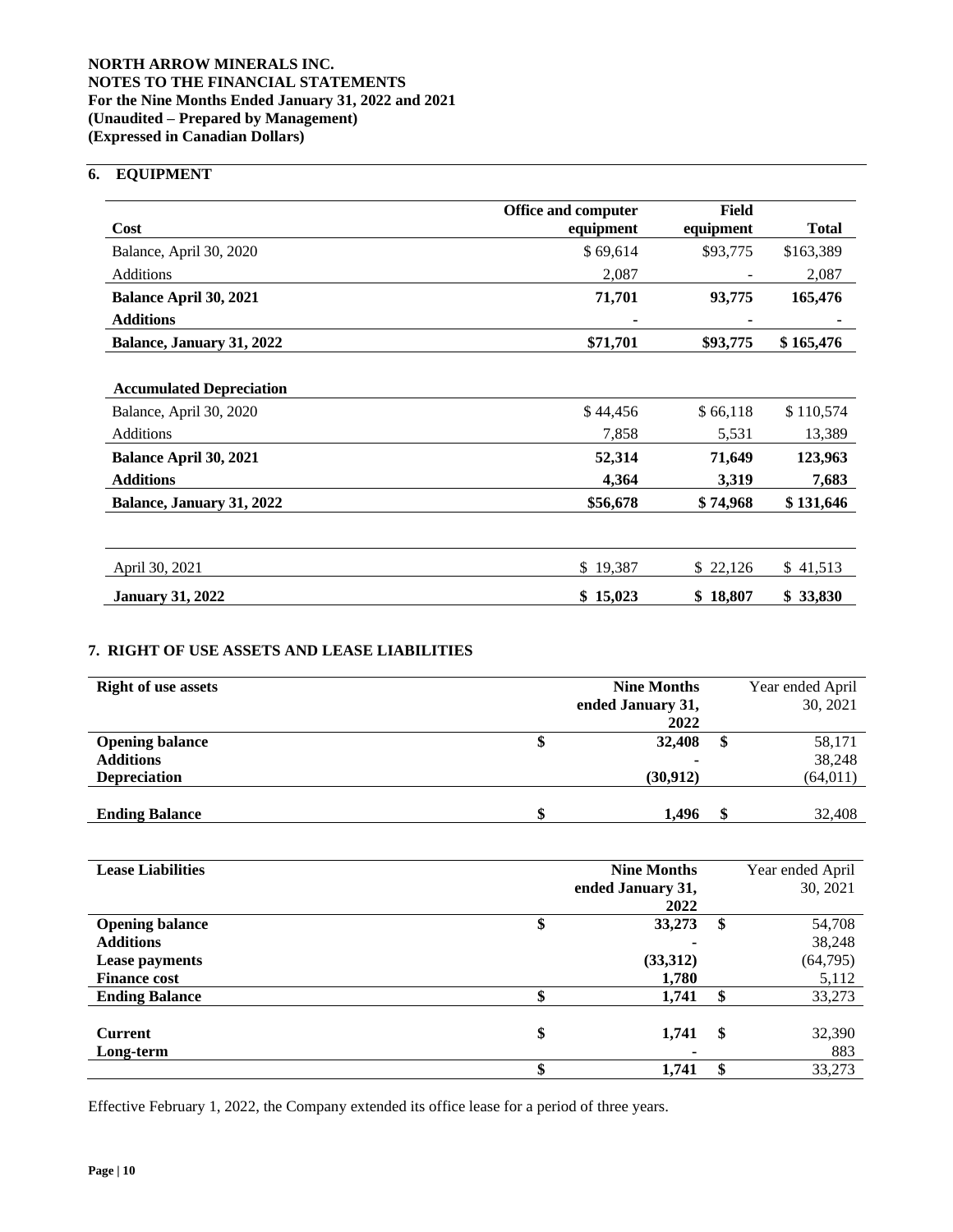# **8. EXPLORATION AND EVALUATION ASSETS**

|                                                  |                | <b>Expended</b>             | <b>Write-offs</b>           |                     |
|--------------------------------------------------|----------------|-----------------------------|-----------------------------|---------------------|
|                                                  | April 30, 2021 | <b>During</b><br>the Period | <b>During</b><br>the Period | January 31,<br>2022 |
|                                                  |                |                             |                             |                     |
| <b>Diamond Properties</b><br>Lac de Gras, Canada |                |                             |                             |                     |
| <b>Exploration</b> costs                         | \$235,404      | \$                          | \$                          | \$235,404           |
| Acquisition and tenure costs                     | 277,918        |                             |                             | 277,918             |
| Geological, data collection and assays           | 153,559        |                             |                             | 153,559             |
| Office and salaries                              | 134,040        |                             |                             | 134,040             |
|                                                  | 800,921        | ä,                          | $\mathbf{r}$                | 800,921             |
| Pikoo, Canada                                    |                |                             |                             |                     |
| <b>Exploration</b> costs                         | 1,262,325      | 10,479                      |                             | 1,272,804           |
| Drilling                                         | 2,085,859      |                             |                             | 2,085,859           |
| Acquisition and tenure costs                     | 219,864        | 1,115                       |                             | 220,979             |
| Geological, data collection and assays           | 1,597,498      | 47,048                      |                             | 1,644,546           |
| Office and salaries                              | 681,107        | 24,494                      |                             | 705,601             |
| Recoveries and contributions                     | (637, 813)     |                             |                             | (637, 813)          |
|                                                  | 5,208,840      | 83,136                      | $\blacksquare$              | 5,291,976           |
| Loki, Canada                                     |                |                             |                             |                     |
| <b>Exploration</b> costs                         | 519,758        | 27,640                      |                             | 547,398             |
| Drilling                                         | 296,657        | 390,320                     |                             | 686,977             |
| Acquisition and tenure costs                     | 79,029         | 219                         |                             | 79,248              |
| Geological, data collection and assays           | 463,993        | 23,891                      |                             | 487,884             |
| Office and salaries                              | 310,198        | 40,237                      |                             | 350,435             |
| Recoveries                                       | (748, 952)     | (19,500)                    |                             | (768, 452)          |
|                                                  | 920,683        | 462,807                     | $\blacksquare$              | 1,383,490           |
| Naujaat, Canada                                  |                |                             |                             |                     |
| <b>Exploration</b> costs                         | 1,165,963      | 286,042                     |                             | 1,452,005           |
| Drilling                                         | 1,464,020      |                             |                             | 1,464,020           |
| Acquisition and tenure costs                     | 430,290        | 5,513                       |                             | 435,803             |
| Geological, data collection and assays           | 5,272,485      | 2,912,980                   |                             | 8,185,465           |
| Office and salaries                              | 1,157,704      | 637,300                     |                             | 1,795,004           |
| Recoveries and contributions                     | (582, 560)     | (4,072,786)                 | $\blacksquare$              | (4,655,346)         |
|                                                  | 8,907,902      | (230,951)                   |                             | 8,676,951           |
|                                                  |                |                             |                             |                     |
| Mel, Canada                                      |                |                             |                             |                     |
| <b>Exploration</b> costs                         | 1,331,925      | 8,675                       |                             | 1,340,600           |
| Drilling                                         | 465,004        |                             |                             | 465,004             |
| Acquisition and tenure costs                     | 305,896        |                             |                             | 305,896             |
| Geological, data collection and assays           | 997,079        | 5,964                       |                             | 1,003,043           |
| Office and salaries                              | 399,750        | 9,459                       |                             | 409,209             |
| Recoveries                                       |                | (120, 500)                  |                             | (120, 500)          |
|                                                  | 3,499,654      | (96, 402)                   |                             | 3,403,252           |
|                                                  |                |                             |                             |                     |
| CSI, Canada                                      |                |                             |                             |                     |
| <b>Exploration</b> costs                         |                | 3,808                       |                             | 3,808               |
| Acquisition and tenure costs                     | 12,375         | 455                         |                             | 12,830              |
| Geological, data collection and assays           | 5,991          | 55,404                      |                             | 61,395              |
| Office and salaries                              |                | 15,088                      |                             | 15,088              |
|                                                  | 18,366         | 74,755                      | ۰                           | 93,121              |
|                                                  |                |                             |                             |                     |
| <b>TOTAL</b>                                     | \$19,356,366   | \$293,345                   | \$                          | \$19,649,711        |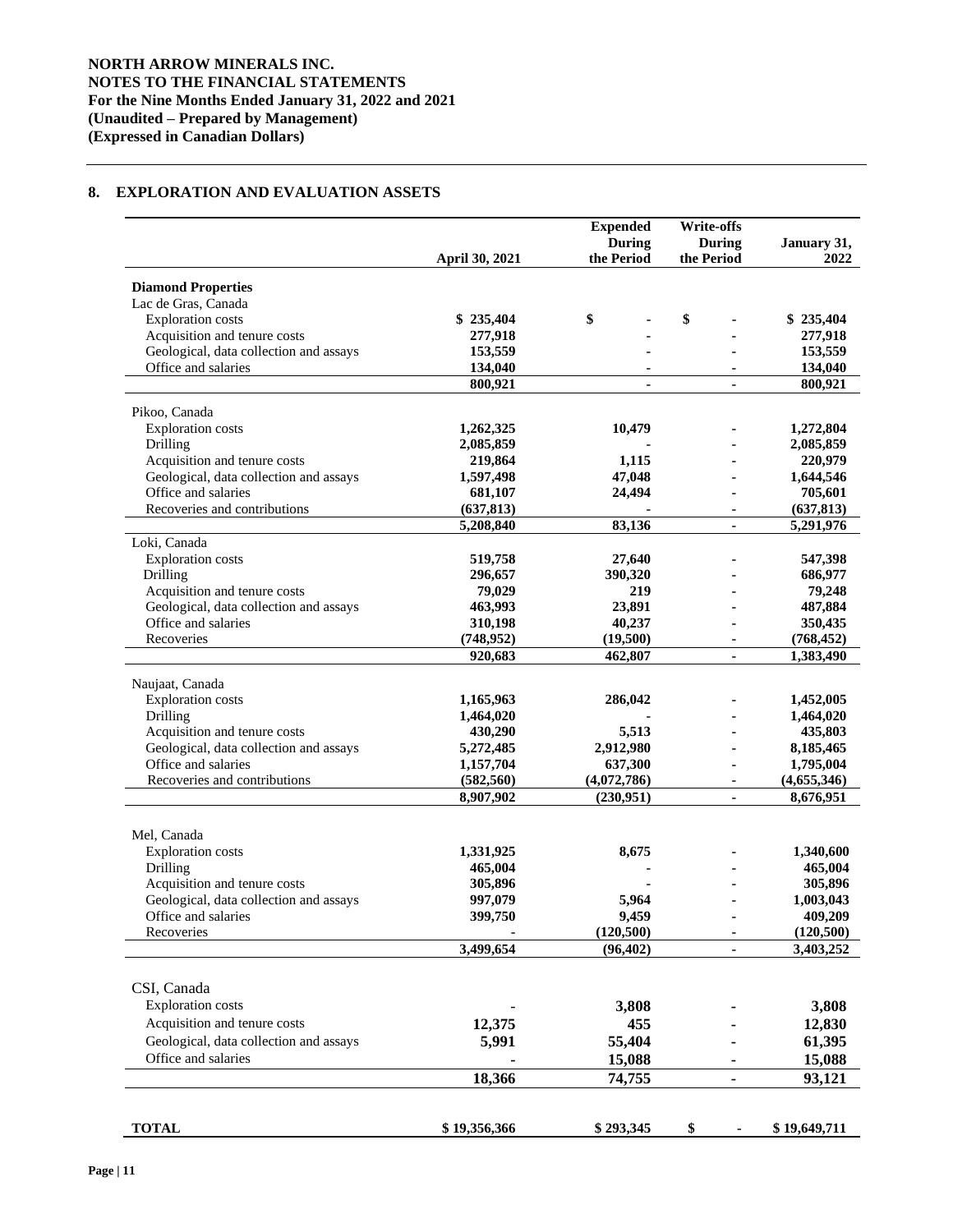# **8. EXPLORATION AND EVALUATION ASSETS -** *continued*

|                                                                        |                          | Expended           | Write-offs               |                |
|------------------------------------------------------------------------|--------------------------|--------------------|--------------------------|----------------|
|                                                                        | April 30, 2020           | During<br>the Year | During<br>the Year       | April 30, 2021 |
| <b>Diamond Properties</b>                                              |                          |                    |                          |                |
| Lac de Gras, Canada                                                    |                          |                    |                          |                |
| <b>Exploration</b> costs                                               | \$235,404                | \$                 | \$                       | \$235,404      |
| Acquisition and tenure costs                                           | 277,918                  |                    |                          | 277,918        |
| Geological, data collection and assays                                 | 153,559                  |                    |                          | 153,559        |
| Office and salaries                                                    | 134,040                  |                    |                          | 134,040        |
|                                                                        | 800,921                  | $\blacksquare$     | $\overline{\phantom{a}}$ | 800,921        |
| Pikoo, Canada                                                          |                          |                    |                          |                |
| <b>Exploration</b> costs                                               | 1,261,940                | 385                |                          | 1,262,325      |
| Drilling                                                               | 2,085,859                |                    |                          | 2,085,859      |
| Acquisition and tenure costs                                           | 218,467                  | 1,397              |                          | 219,864        |
| Geological, data collection and assays                                 | 1,597,498                |                    |                          | 1,597,498      |
| Office and salaries                                                    | 661,065                  | 20,042             |                          | 681,107        |
| Contribution from joint-venture partner                                | (637, 813)               |                    |                          | (637, 813)     |
|                                                                        | 5,187,016                | 21,824             | $\blacksquare$           | 5,208,840      |
| Loki, Canada                                                           |                          |                    |                          |                |
| <b>Exploration</b> costs                                               | 501,302                  |                    |                          | 519,758        |
| Drilling                                                               |                          | 18,456             |                          |                |
|                                                                        | 296,657                  | 730                |                          | 296,657        |
| Acquisition and tenure costs<br>Geological, data collection and assays | 78,299                   |                    |                          | 79,029         |
| Office and salaries                                                    | 287,068                  | 176,925            |                          | 463,993        |
|                                                                        | 256,778                  | 53,420             |                          | 310,198        |
| Recoveries                                                             | (636,000)                | (112, 952)         |                          | (748, 952)     |
|                                                                        | 784,104                  | 136,579            | $\blacksquare$           | 920,683        |
| Naujaat, Canada                                                        |                          |                    |                          |                |
| <b>Exploration</b> costs                                               | 984,565                  | 181,398            |                          | 1,165,963      |
| Drilling                                                               | 1,464,020                |                    |                          | 1,464,020      |
| Acquisition and tenure costs                                           | 402,881                  | 27,409             |                          | 430,290        |
| Geological, data collection and assays                                 | 5,056,137                | 216,348            |                          | 5,272,485      |
| Office and salaries                                                    | 1,007,866                | 149,838            |                          | 1,157,704      |
| Recoveries and contributions                                           |                          | (582, 560)         | $\overline{\phantom{a}}$ | (582, 560)     |
|                                                                        | 8,915,469                | (7, 567)           | $\overline{a}$           | 8,907,902      |
|                                                                        |                          |                    |                          |                |
| Mel, Canada                                                            |                          |                    |                          |                |
| <b>Exploration</b> costs                                               | 1,330,689                | 1,236              |                          | 1,331,925      |
| Drilling                                                               | 465,004                  |                    |                          | 465,004        |
| Acquisition and tenure costs                                           | 303,152                  | 2,744              |                          | 305,896        |
| Geological, data collection and assays                                 | 997,079                  |                    |                          | 997,079        |
| Office and salaries                                                    | 371,766                  | 27,984             | $\overline{\phantom{a}}$ | 399,750        |
|                                                                        | 3,467,690                | 31,964             |                          | 3,499,654      |
|                                                                        |                          |                    |                          |                |
| CSI, Canada                                                            |                          |                    |                          |                |
| Acquisition and tenure costs                                           |                          | 12,375             |                          | 12,375         |
| Geological, data collection and assays                                 |                          | 5,991              |                          | 5,991          |
|                                                                        | $\overline{\phantom{0}}$ | 18,366             | -                        | 18,366         |
|                                                                        |                          |                    |                          |                |
| <b>TOTAL</b>                                                           | \$19,155,200             | \$201,166          | \$                       | \$19,356,366   |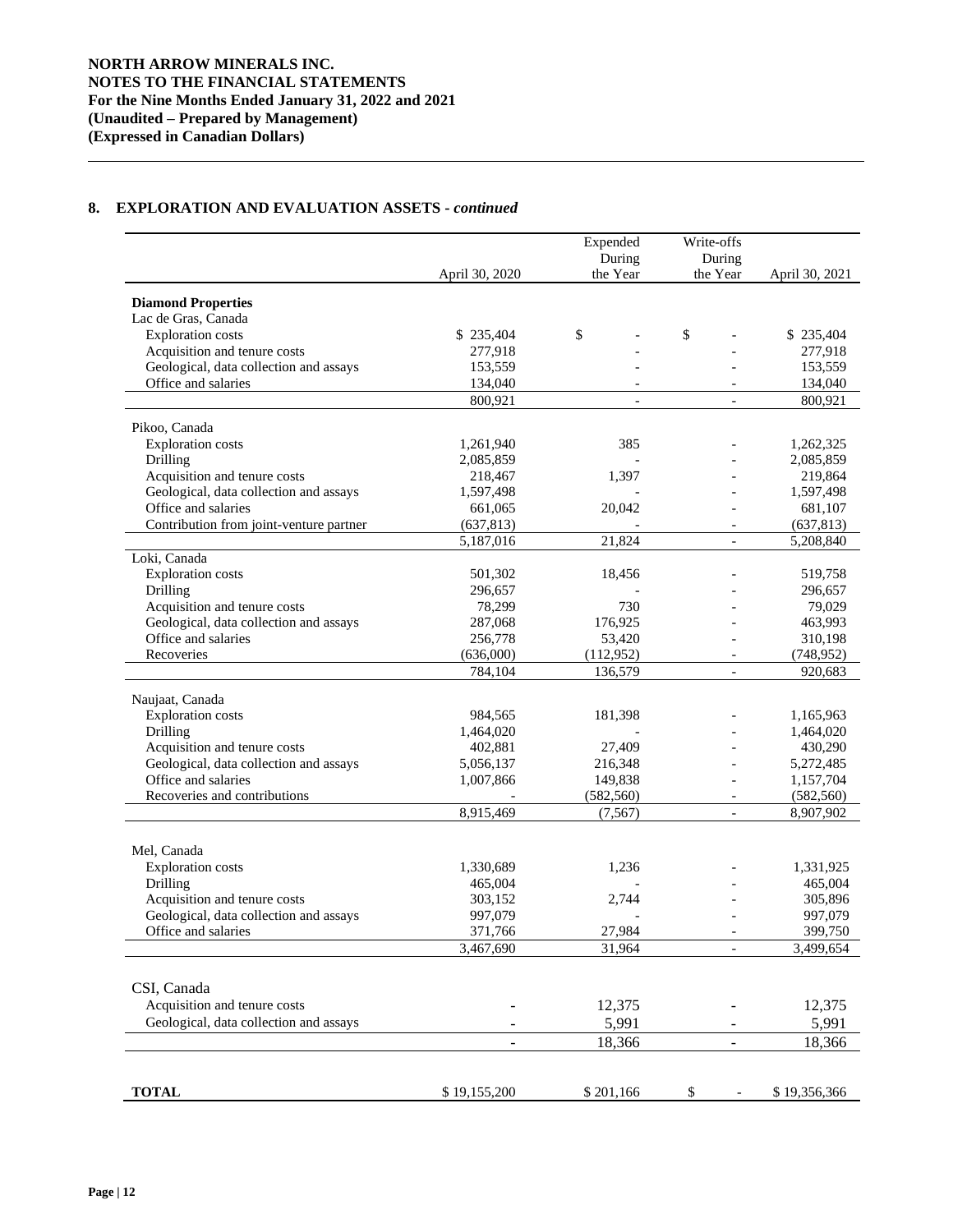## **8. EXPLORATION AND EVALUATION ASSETS -** *continued*

Title to exploration and evaluation assets involves certain inherent risks due to the difficulties of determining the validity of certain claims as well as the potential for problems arising from the frequently ambiguous conveyancing history characteristic of many exploration and evaluation assets. The Company has investigated title to all of its exploration and evaluation assets and, to the best of its knowledge, title to all of these assets are in good standing.

### **Diamond Properties, Canada**

#### *Lac de Gras project, Northwest Territories*

In August 2011, the Company entered into an option agreement with Dominion Diamond Mines ("Dominion"), and Springbok Holdings Inc. ("Springbok"), to jointly explore Springbok and the Company's Lac de Gras property and Dominion's land holdings contiguous to Springbok and the Company's Lac de Gras property (collectively, the "JV Property"). Subsequently in accordance with the terms of the agreement, Dominion incurred more than \$5,000,000 of exploration expenditures and earned a 55% interest in the joint venture and the Company and Springbok shared equally a 45% interest in the JV Property.

On October 24, 2012, the Company entered into an agreement to acquire Springbok's interest in the JV Property (the "Springbok Interests") for 1,000,000 shares in the Company issued at a value of \$235,000. As additional consideration, in the event that the Company subsequently incurs \$2 million in joint venture expenditures on the JV Property, the Company will issue to Springbok that number of common shares of the Company having a value of \$1 million. A director of the Company is a principal of Springbok.

In October 2015, the Company and Dominion finalized a joint venture agreement having an effective date of June 1, 2015 to govern the ongoing evaluation, on the basis of a 45%/55% (North Arrow/Dominion) joint venture, of the JV Property. During 2020, Dominion filed for creditor protection under the regulations of the Companies' Creditor Arrangement Act ("CCAA") to allow time for the reorganization of its finances with respect to its operating mine and operations in the Northwest Territories. Effective February 3, 2021, Dominion sold its Ekati diamond mine and associated assets, including its interest in the joint venture and the JV property, to Arctic Canadian Diamond Company ("ACDC").

Subsequent to December 2015, the Company has elected not to contribute its proportionate share of costs to joint venture exploration programs and as a result its interest in the joint venture has been diluted. As of December 31, 2021, the Company holds a 22% interest in the joint venture.

#### *Naujaat project, Nunavut*

The Company maintains a 100% interest in the Naujaat diamond project. This interest is subject to a February 15, 2017 agreement under which the Company agreed to pay Stornoway Diamond Corporation ("Stornoway") \$2.5 million at the time the first royalty payments relating to the Naujaat project are payable. In addition, Stornoway retains a 0.5% gross overriding royalty ("GOR") and net smelter royalty ("NSR") on diamond, precious metal and base metal production from the Naujaat project.

The Naujaat project is also subject to an additional 3% NSR on metals and a 3% gross production royalty ("GPR") on industrial minerals, including diamonds. Effective November 21, 2016, the Company reached an agreement with the underlying royalty holder where each of the NSR and GPR may be reduced from 3% to 1% subject to future contingent cash payments totaling \$5.15 million and future staged exploration expenditures totalling \$20 million. At January 31, 2022, as a result of expenditures incurred, the NSR and GPR was reduced to 2.5%.

Effective June 1, 2020 the Company entered into an option agreement with Burgundy Diamond Mines Limited ("Burgundy") (previously EHR Resources Ltd.). Under the terms of the option agreement, Burgundy can earn a 40% interest in the project by investing \$5,600,000 to collect a 1,500 to 2,000 tonne preliminary bulk sample during the 2021 summer field season. The agreement provides that North Arrow will receive a fee of 5% of costs incurred on the Naujaat project and the Company has recorded the fee as an exploration cost and a contribution to the project. As part of the agreement, Burgundy has, as at January 31, 2022, advanced \$5,600,000 to be used by North Arrow, as operator, to complete the bulk sample program. The Company and Burgundy have also entered into a non-binding letter of intent to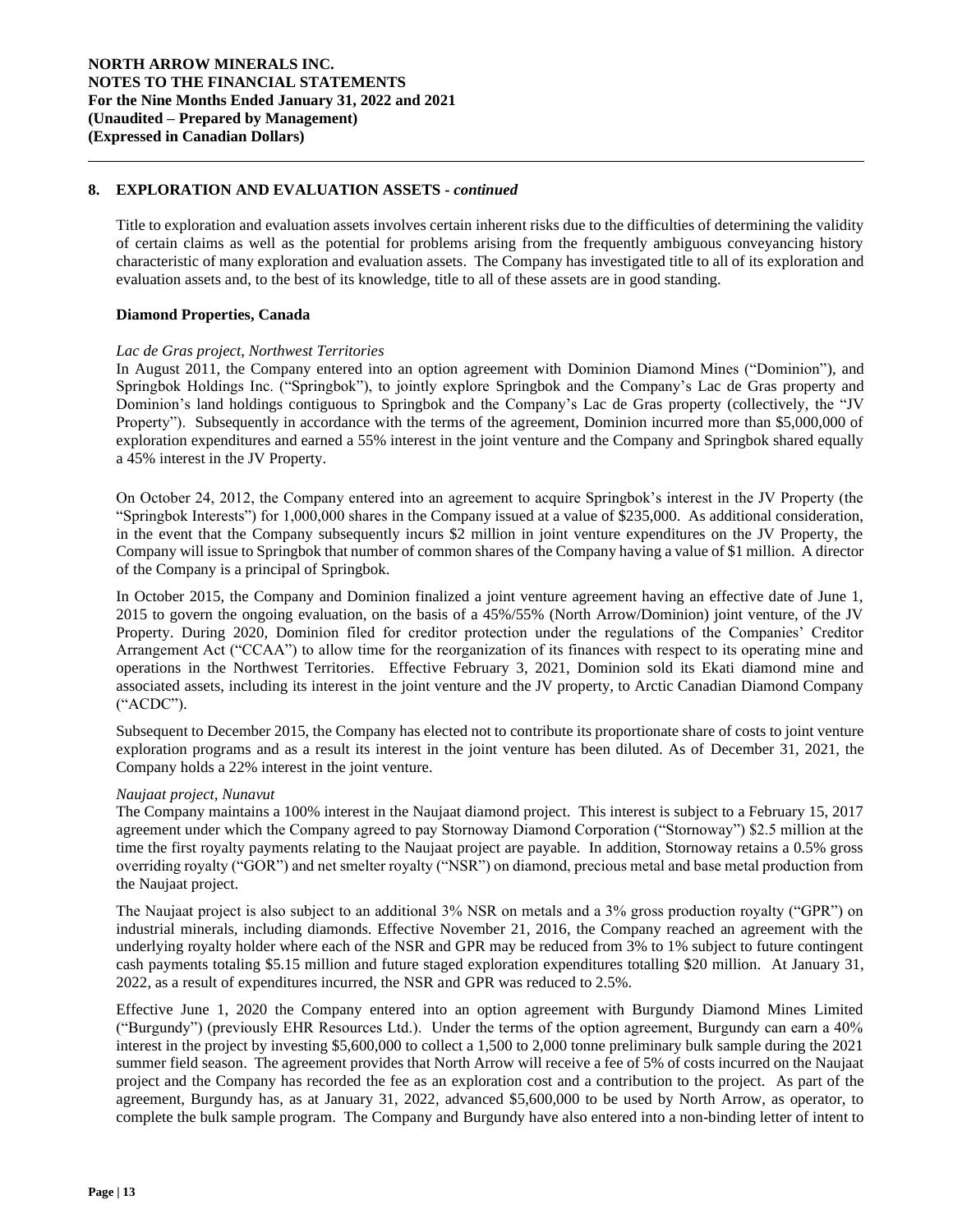## **8. EXPLORATION AND EVALUATION ASSETS –** *continued*

#### **Diamond Properties, Canada –** *continued*

negotiate a second option agreement under which Burgundy may elect, after completing the 2021 preliminary bulk sample, to earn an additional 20% interest in the Q1-4 diamond deposit by funding the collection of a 10,000 tonne bulk sample.

#### *Pikoo project, Saskatchewan*

The Company maintains a 100% interest in the Pikoo diamond project. This interest is subject to a February 15, 2017 agreement under which the Company agreed to pay Stornoway \$1.25 million at the time the first royalty payments relating to the Pikoo project are payable. In addition, Stornoway retains a 1.0% gross overriding royalty ("GOR") and net smelter royalty ("NSR") on diamond, precious metal and base metal production from the Pikoo project.

#### *Loki project, Northwest Territories*

The Company maintains a 100% interest in the Loki diamond project subject to royalties ranging from 1.25% to 1.5% on diamonds and base and precious metals granted to Umgeni Holdings International Limited ("Umgeni") under the terms of a January 25, 2016 royalty purchase agreement. Effective July 31, 2019, the royalty purchase agreement was amended to grant Umgeni increased royalties ranging to 2% for \$266,000 (received). Umgeni is a private company of which a director of the Company is a beneficiary of the sole shareholder.

During the year ended April 30, 2021 the Company accepted a \$130,000 grant under the NWT Mineral Incentive Program. The grant amount must be spent on exploration activities prior to March 31, 2021 (completed).

#### *Mel project, Nunavut*

The Company maintains a 100% interest in the Mel diamond project in Nunavut. This interest is subject to a 1% GOR payable to Anglo Celtic Exploration Ltd (the "ACEL GOR"), a private company controlled by a director. The Company retains the right to buy back one half of the ACEL GOR for \$1,000,000 at any time.

Effective January 13, 2021, the Company entered into an agreement with StrategX Elements Corp ("StrategX") to sell to StrategX the non-diamond mineral rights in the Mel Property for consideration of a 1% GOR on the non-diamond production and 100% of the rights to any diamond discoveries in a 435,000 ha area of interest surrounding the project ("StrategX AOI"). In addition, StrategX will assume 50% of the responsibility for the Mel exploration camp, including the demobilization costs. StrategX retains a 2% GOR on any diamond production in the StrategX AOI, reduced to 1% wherever the ACEL GOR applies. North Arrow retains the right to purchase 50% of StrategX's GOR for \$2,000,000. StrategX retains the right to purchase 50% of the North Arrow GOR for \$1,000,000.

#### *Luxx project, Nunavut*

The Company maintains a 100% interest in the Luxx diamond project in Nunavut. The interest is subject to a 1% GOR payable to Anglo Celtic Exploration Ltd. The Company retains the right to buy back one half of the gross overriding royalty for \$1,000,000 at any time.

#### *CSI project, Nunavut*

The CSI project consists of 3 claims that were acquired through staking during the year ended April 30, 2021.

#### **9. ACCOUNTS PAYABLE AND ACCRUED LIABILITIES**

|                                       | <b>January 31, 2022</b> | April 30, 2021     |
|---------------------------------------|-------------------------|--------------------|
| Trade payables<br>Accrued liabilities | 637,578<br>143,900      | 161,504<br>272,700 |
|                                       | 781,478<br>\$           | 434,204<br>\$.     |

Included in accrued liabilities is a provision of \$120,500 for estimated costs related to the demobilization of equipment in Nunavut.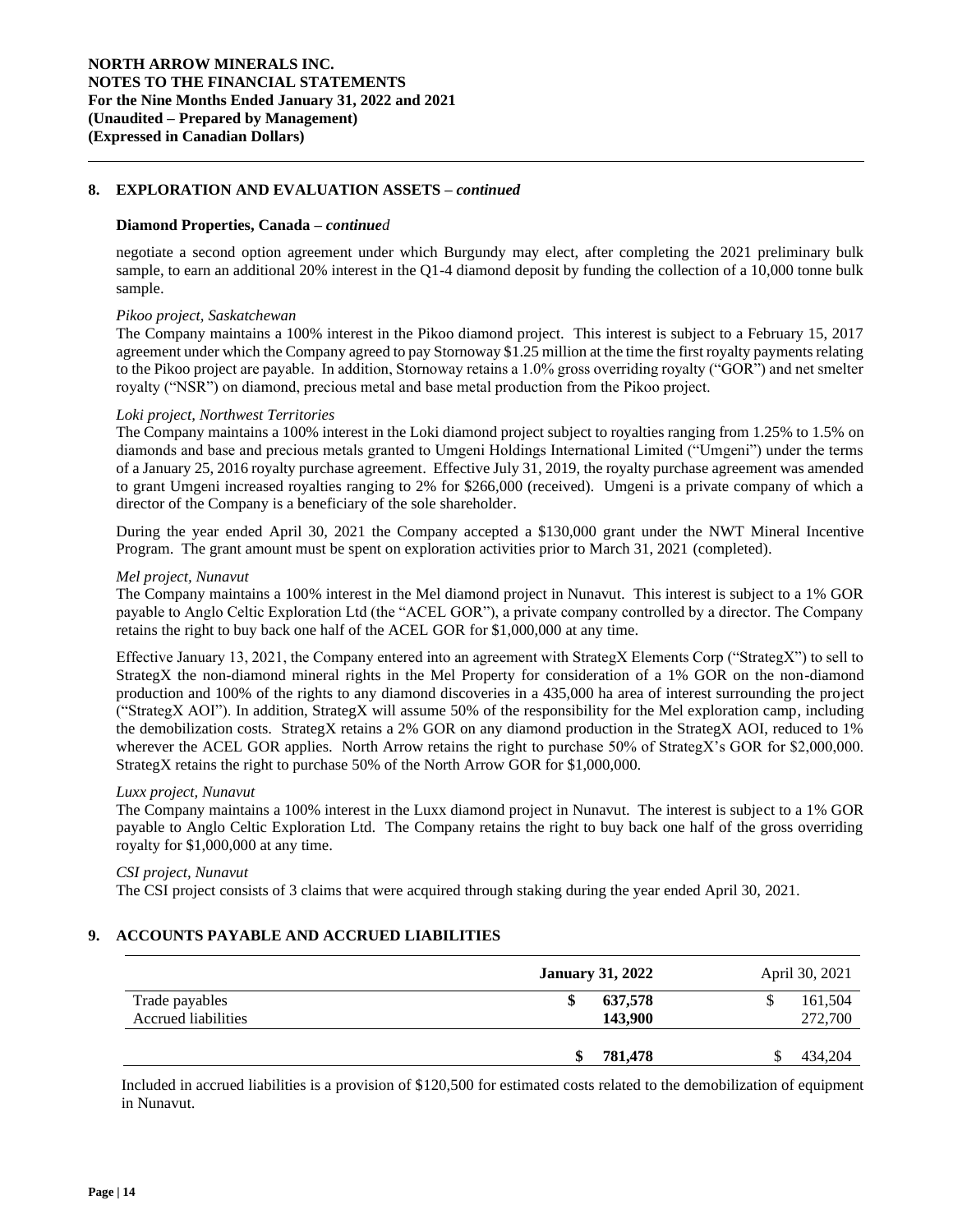## **10. BANK LOAN**

|           | <b>January</b><br>2022 |      | April 30<br>2021 |                |
|-----------|------------------------|------|------------------|----------------|
| Bank loan | ΔD                     | .000 |                  | 0 <sub>U</sub> |

During the year ended April 30, 2020, the Company received a 0% interest operating line of credit under the terms of the Canadian Emergency Business Account Program. If repaid in full by December 31, 2023, 25% of the balance may be forgiven. If not repaid by December 31, 2023, the Company will have the option for a 2 year term extension on the unpaid balance of the loan bearing interest at the rate of 5% per annum. The loan must be repaid in full by December 31, 2025.

## **11. LOAN PAYABLE**

Effective February 17, 2021 the Company entered into an agreement with Anglo Celtic Exploration Ltd. ("Anglo"), a company controlled by a director, to provide North Arrow an unsecured loan of \$400,000. Under the terms of the agreement the loan carries an interest rate of 10% per annum and is to be repaid February 16, 2022. As further consideration for agreeing to advance the loan, North Arrow issued to Anglo 1,000,000 bonus shares at a fair value of \$85,000. The bonus shares cost is amortized over the term of the loan. The unamortized portion of the cost the bonus shares is recorded as a reduction in the loan. Subsequent to January 31, 2022, the loan was extended for a period of one year under the same terms and conditions. As consideration for granting the extension Anglo received 1,000,000 warrants. Each warrant entitles Anglo to purchase one share at a price of \$0.12 per share for a period of one year.

#### **12. CAPITAL STOCK AND RESERVES**

#### **Authorized share capital**

The authorized share capital of the Company is an unlimited number of common shares without par value.

#### **Share issuances**

On May 31, 2021 the Company completed a 9,222,000 unit flow through financing at a price of \$0.11 per share for gross proceeds of \$1,014,420. Each unit consisted of a flow through share and one half of a transferable non-flow-through warrant. Each whole warrant will entitle the holder to purchase one additional non-flow through share at a price of \$0.18 for a period of two years. The flow through shares were issued at a premium which was determined to be \$46,110 and this has been recorded as a deferred premium liability. During the nine months ended January 31, 2022, the Company incurred eligible exploration expenditures and credited other income of \$27,204 to operations and the remaining amount of \$18,906 is recorded as the deferred premium at January 31, 2022. Finders' fees and costs of \$32,379 were payable in connection with this private placement.

#### **Stock options and warrants**

At the Company's Annual General Meeting held on December 17, 2021, the shareholders ratified the stock option plan (the "Plan"). The Plan gives the directors the authority to grant options to directors, officers, employees and consultants. The maximum number of shares to be issued under the Plan is 10% of the issued and outstanding common shares at the time of the grant. The exercise price of each option granted shall not be less than the market price at the date of grant less a discount up to 25% in accordance with the policies of the TSX Venture Exchange ("TSXV").

Options granted typically have a term up to 5 years with vesting provisions determined by the directors in accordance with TSXV policies for Tier 2 Issuers, with a typical vesting period of 25% upon grant and 25% every six months thereafter.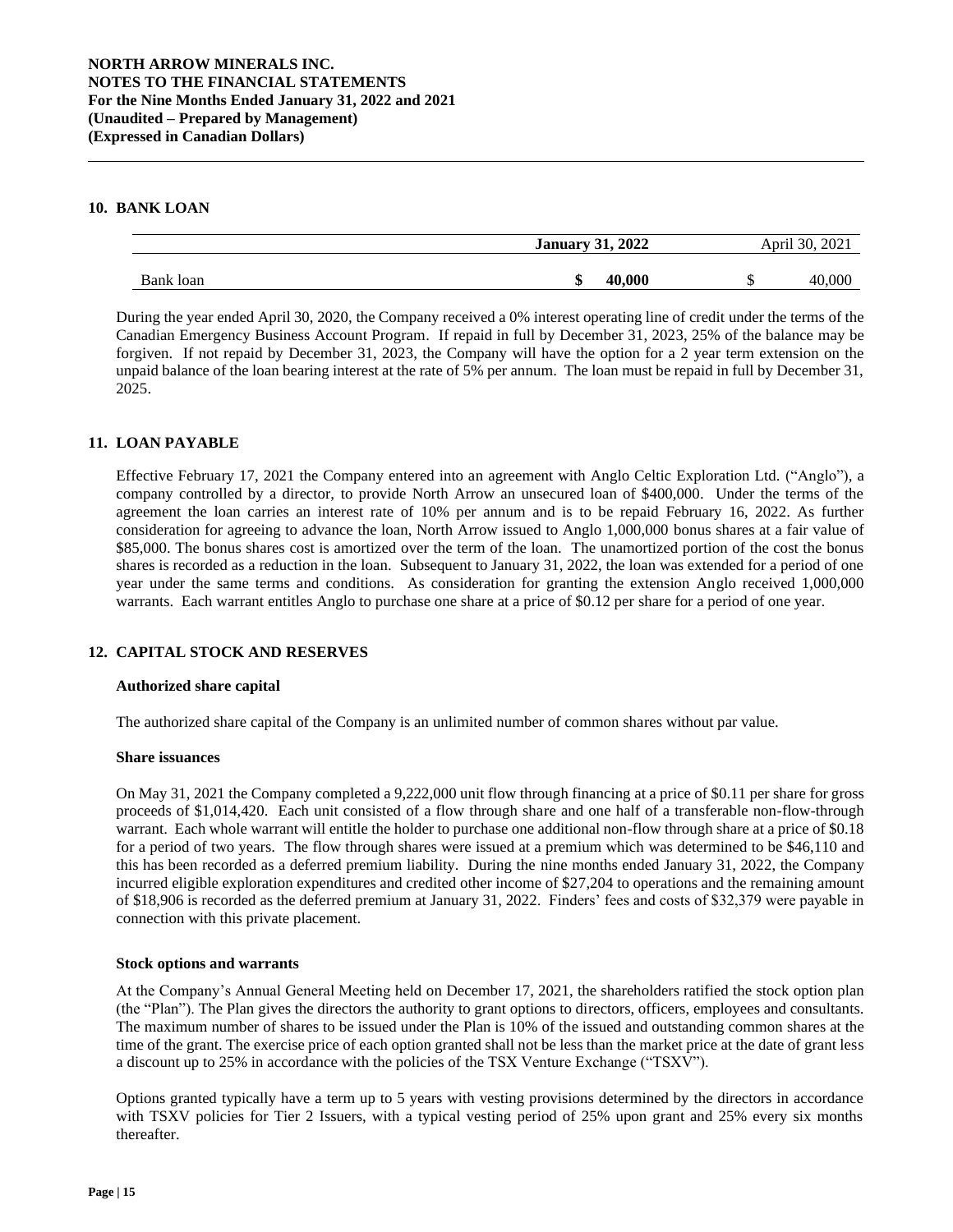## **12. CAPITAL STOCK AND RESERVES –** *continued*

#### **Stock options and warrants –** *continued*

As at January 31, 2022, the following stock options were outstanding:

| Number of     | <b>Exercise</b> | Number of            |                    |
|---------------|-----------------|----------------------|--------------------|
| <b>Shares</b> | Price           | <b>Shares Vested</b> | <b>Expiry Date</b> |
| 2,210,000     | 0.27<br>\$      | 2,210,000            | June 23, 2022      |
| 50,000        | 0.25<br>S       | 50,000               | November 21, 2022  |
| 2,070,000     | 0.27<br>\$      | 2,070,000            | May 10, 2023       |
| 2,670,000     | 0.20<br>\$      | 2,670,000            | July 12, 2023      |
| 2,970,000     | 0.10<br>S       | 2,970,000            | November 8, 2024   |
| 400,000       | 0.10<br>\$      | 300,000              | December 17, 2025  |
| 1,025,000     | 0.12<br>S       | 512,500              | June 3, 2026       |
| 11,395,000    |                 | 10,782,500           |                    |

A summary of the Company's stock option activity is as follows:

|                                  |               | Weighted              |
|----------------------------------|---------------|-----------------------|
|                                  | <b>Number</b> | Average               |
|                                  | of Options    | <b>Exercise Price</b> |
| Balance, April 30, 2020          | 9,970,000     | 0.20                  |
| Options granted                  | 400,000       | 0.10                  |
| Balance, April 30, 2021          | 10,370,000    | \$0.20                |
| <b>Options granted</b>           | 1,025,000     | 0.12                  |
| <b>Balance, January 31, 2022</b> | 11,395,000    | \$0.19                |

## **Share-based compensation**

During the nine months ended January 31, 2022, the Company granted 1,025,000 stock options (January 31, 2021 – 400,000) having a total fair value of \$90,394 (January 31, 2021 - \$15,213) and a weighted average grant-date value of \$0.09 (January 31, 2021 – \$0.04) per option. During the nine months ended January 31, 2022, the Company recognized share-based compensation of \$75,659 (January 31, 2021 – \$35,417) relating to options vested during the period.

The fair value of options granted was estimated on the date of grant using the Black-Scholes option pricing model, with the following assumptions:

|                                 | <b>January 31, 2022</b> | April 30, 2021 |
|---------------------------------|-------------------------|----------------|
| Risk-free interest rate         | $1.00\%$                | 1.75%          |
| Expected dividend yield         | Nil                     | Nil            |
| Expected stock price volatility | 116.00%                 | 117.57%        |
| Expected life                   | 5 years                 | 5 years        |
| Expected forfeiture rate        | Nil                     | Nil            |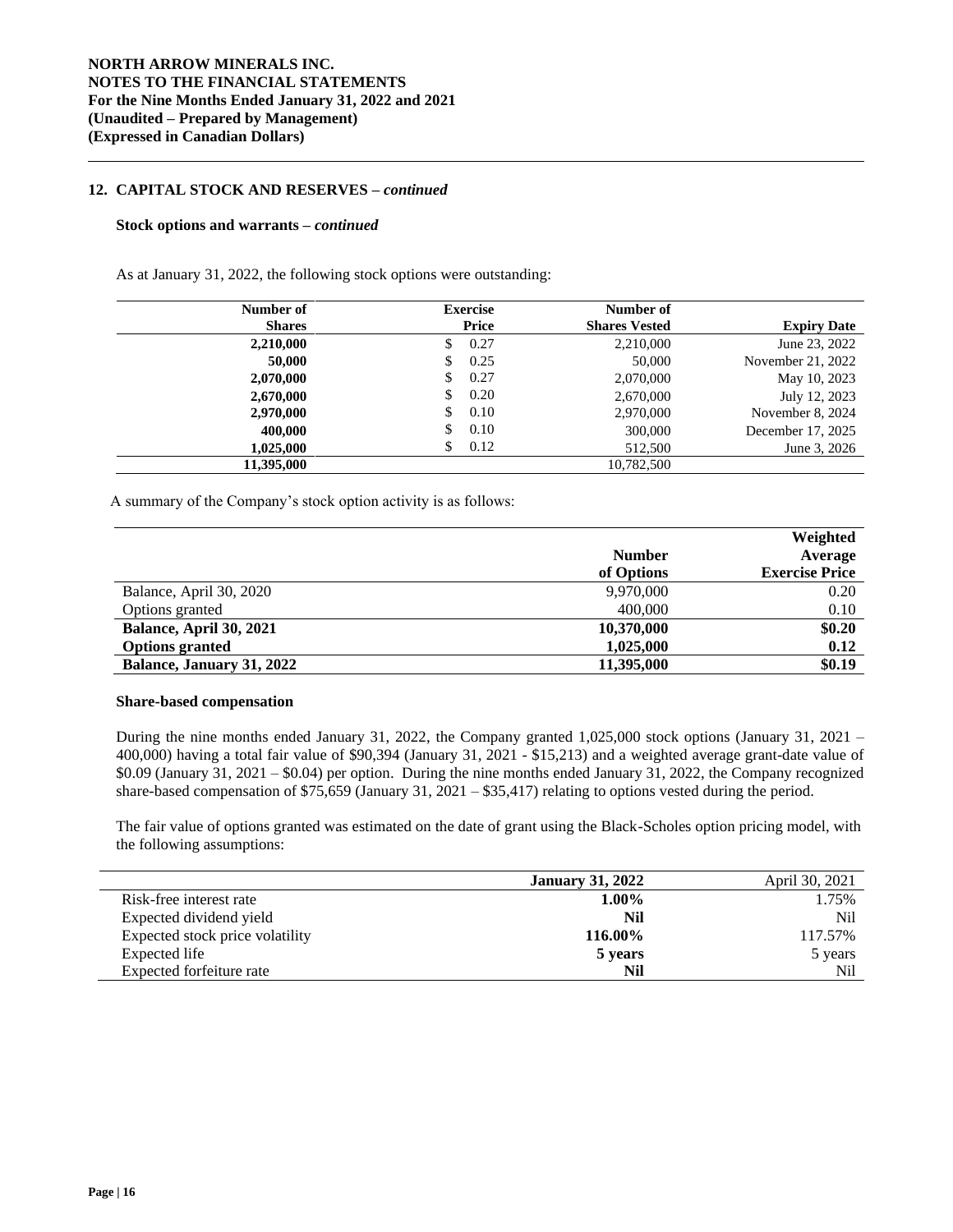## **12. CAPITAL STOCK AND RESERVES –** *continued*

#### **Stock options and warrants –** *continued*

A summary of the Company's warrant activity is as follows:

|                                         |                 | Weighted        |
|-----------------------------------------|-----------------|-----------------|
|                                         | <b>Number</b>   | Average         |
|                                         | of              | <b>Exercise</b> |
|                                         | <b>Warrants</b> | Price           |
|                                         |                 |                 |
| <b>Balance, April 30, 2020 and 2021</b> | 44,386,003      | \$0.18          |
| <b>Issued</b>                           | 4,611,000       | 0.18            |
|                                         |                 |                 |
| Balance, January 31, 2022               | 48,997,003      | \$0.18          |

At January 31, 2022 the following warrants were outstanding:

| <b>Number of Warrants</b> | <b>Exercise Price</b> | <b>Expiry Date</b> |
|---------------------------|-----------------------|--------------------|
| 20,000,000                | $*$ \$0.225           | **May 17,2022      |
| 5,070,887                 | $*$ \$0.225           | **June 19, 2022    |
| 1,410,830                 | \$0.30                | **June 19, 2022    |
| 17,904,286                | \$0.10                | July 31, 2024      |
| 4.611.000                 | \$0.18                | May 31, 2023       |
| 48,997,003                |                       |                    |

Exercise price amended July 31, 2019 to \$0.225

\*\* Expiry date amended July 31, 2019 to May 17, 2022 and June 19, 2022.

## **13. RELATED PARTY TRANSACTIONS**

Details of the transactions between the Company and related parties not disclosed elsewhere in the financial statements are disclosed below.

The Company incurred the following transactions in the normal course of operations with directors, officers and companies that have an officer and/or director in common.

- a) Paid or accrued consulting fees of \$6,750 (January 31, 2021 \$6,750) to the Corporate Secretary of the Company. This amount is included in salaries disclosed below.
- b) Paid \$nil (January 31, 2021 \$347) for office costs to a company controlled by a director.
- c) Charged related parties \$4,860 (January 31, 2021 \$4,970) for rent, office and administrative costs.
- d) Included in accounts payable is \$74,120 (January 31, 2021 \$62,819) due to directors and officers.
- e) Interest of \$31,540 (January 31, 2021 \$nil) has been accrued on an unsecured loan from a company controlled by a director.